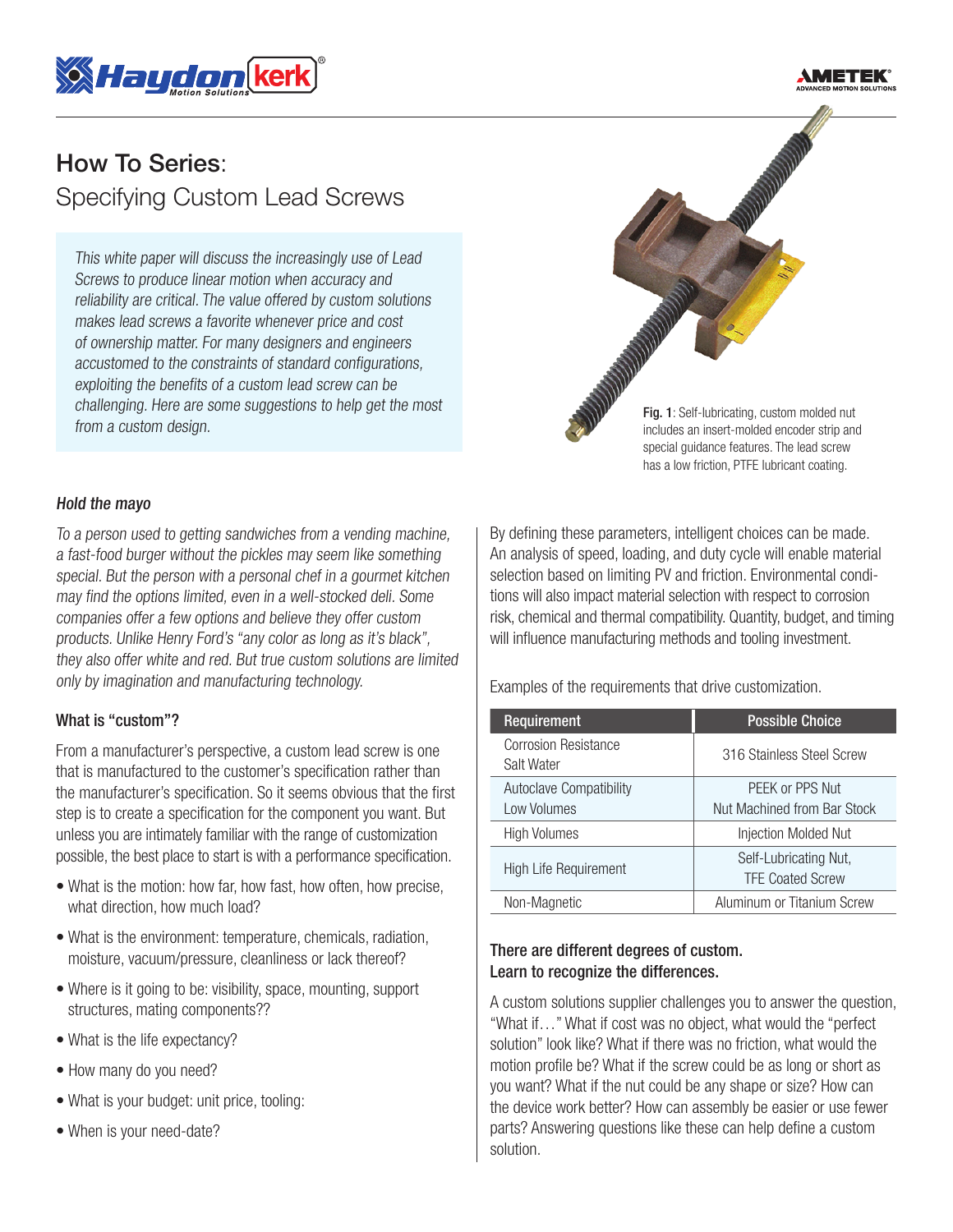Customization of lead screws may include any of these common elements.

- Special machining of the screws for bearings, couplings, pulleys, etc.
- Special machining of the nuts for mounting features, size constraints, and performance enhancements
- Custom injection molded nuts incorporating added functions
- Special materials for screws and/or nuts
- Special leads and thread forms
- Incorporation of guide features
- Integration with motors



Fig. 2: An integrated gear profile on this nut enhances performance, simplifies manufacturing, and reduces total cost for greater overall value.

## Consolidation adds value

An important step down the path to a custom solution is an evaluation of the next level up. This means looking at all the components connected to the lead screw. It is often possible to turn the components attached to the nut into the nut itself. Integration with motors and guides is a real opportunity to save space, reduce component count, simplify assembly, and lower total cost. Here are questions to answer.

- How will the screw be supported?
- How will the screw be driven?
- What will attach to the nut?
- How can the lead screw assembly be utilized as a structural element?

The answers to these questions will reveal opportunities. For example, rather than attaching a nut to a carriage, the carriage, nut, guide bushings, and sensor flags can all be a single component. Or by utilizing a lead screw as a stressed element, it is possible to simplify a frame structure. Or a nut can incorporate the features of a timing pulley or gear. Or using an integrated, motorized axis rather than an assembly comprising a lead screw, nut, bearings, coupling, and rotary motor; this can even extend to incorporation of a complete guiding structure. Any of these strategies will reduce part count and assembly time. Not only is this a good value, but in many cases, the actual component costs are reduced.

Fig. 3: Assembly includes the lead screw and nut, along with guide features, motor and drive. The guide

## How to go custom

The challenge will be to initiate the design phase with these expectations and goals. Again, the keys to success are imagination and avoiding constraints at the outset. Here are some common misconceptions.

system is also a structural aluminum rail.

- Custom nuts always cost more
- Custom parts have long lead times
- Injection molds only make sense for huge quantities
- An assembly of specialized parts will out-perform an integrated solution
- Prototyping custom parts is cost prohibitive

Many people have formed these opinions from experiences, so it would be misleading to suggest that all manufacturers are equally positioned to provide custom solutions. But it would be equally misleading to suggest that there is a penalty to be paid to get an optimized product. CAD/CAM, CNC machining, rapid prototyping, and lean manufacturing principles allow the same volume-manufacturing processes to be used for moderate runs of custom products.

Most manufacturers will claim to offer custom product but there are some simple questions that will reveal the companies who understand and deliver true custom solutions.

- Does the company actively promote customization?
- Does the company have strong applications engineering support?
- Are lead times for custom parts similar to those for standard configurations?
- Does the company control manufacturing or simply repackage available components?

**Walter State: "ENTERT"** USA: +1 267 933 2105 EUROPE: +33 2 40 92 87 51 ASIA: +86 21 5763 1258 • www.haydonkerkpittman.com